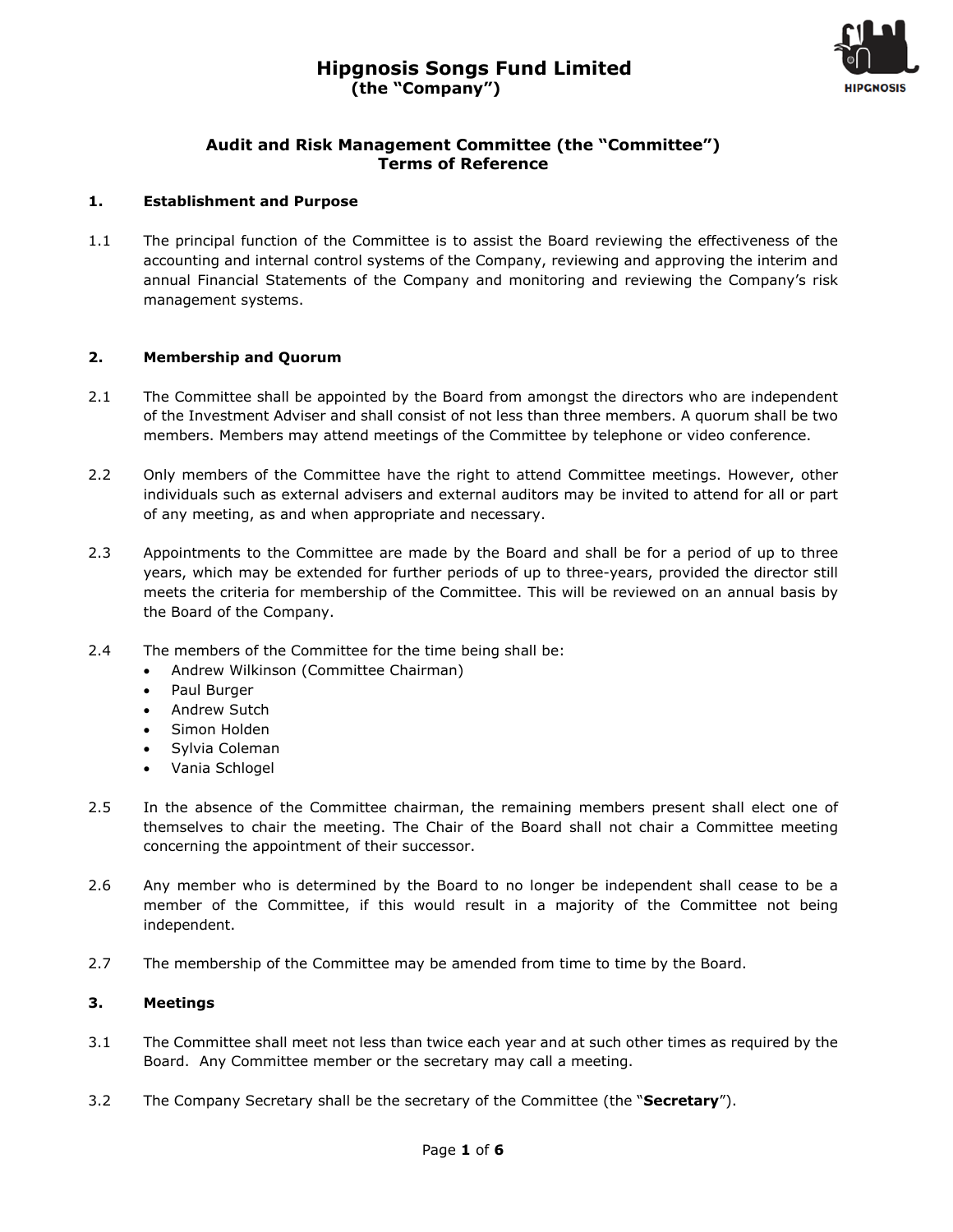

3.3 Unless otherwise agreed, notice of each meeting confirming the venue, time and date, together with an agenda of items to be discussed, shall be forwarded to each member of the Committee, any other person required to attend and all other non-executive directors, at least five working days before the date of the meeting. Supporting papers shall be sent to Committee members and to other attendees as appropriate, at the same time.

### **4. Minutes of Meetings**

- 4.1 The Secretary shall minute the proceedings and resolutions of all Committee meetings, including the names of those present and in attendance. The Secretary shall ascertain, at the beginning of each meeting, the existence of any conflicts of interest and minute them accordingly.
- 4.2 Draft minutes of Committee meetings shall be circulated promptly to all members of the Committee. Once approved, minutes should be circulated to all other members of the Board unless it would be inappropriate to do so.

### **5. Authority**

- 5.1 The Committee is authorised by the Board to investigate and review any matter within its terms of reference and to consider any matter the Committee deems relevant to the discharge of its duties.
- 5.2 The Committee may obtain, at the Company's expense, outside legal or other independent professional advice and to secure the attendance of outsiders with relevant experience and expertise if it considers this necessary.
- 5.3 To delegate any of its powers to one or more of its members or the Secretary.

### **6. Duties**

6.1 The duties of the Committee shall be:

### **Internal Controls and Accounts**

- (a) to review the effectiveness of the accounting and internal control systems of the Company;
- (b) to satisfy itself that such systems meet relevant legal and regulatory requirement and initiate further investigations as it sees fit as to the effectiveness of the systems of control;
- (c) to review and approve the statements to be included in the Annual Report concerning internal controls, risk management and viability;
- (d) to confirm that there are no material omissions in the internal controls, reports and accounts;
- (e) to review final drafts of the Company's half yearly and annual accounts and other financial statements to ensure that the Company's results and financial position are fair, balanced and understandable and provide the information necessary for shareholders to assess the Company's positions and performance, business model and strategy. The Committee shall receive such drafts with reasonable notice;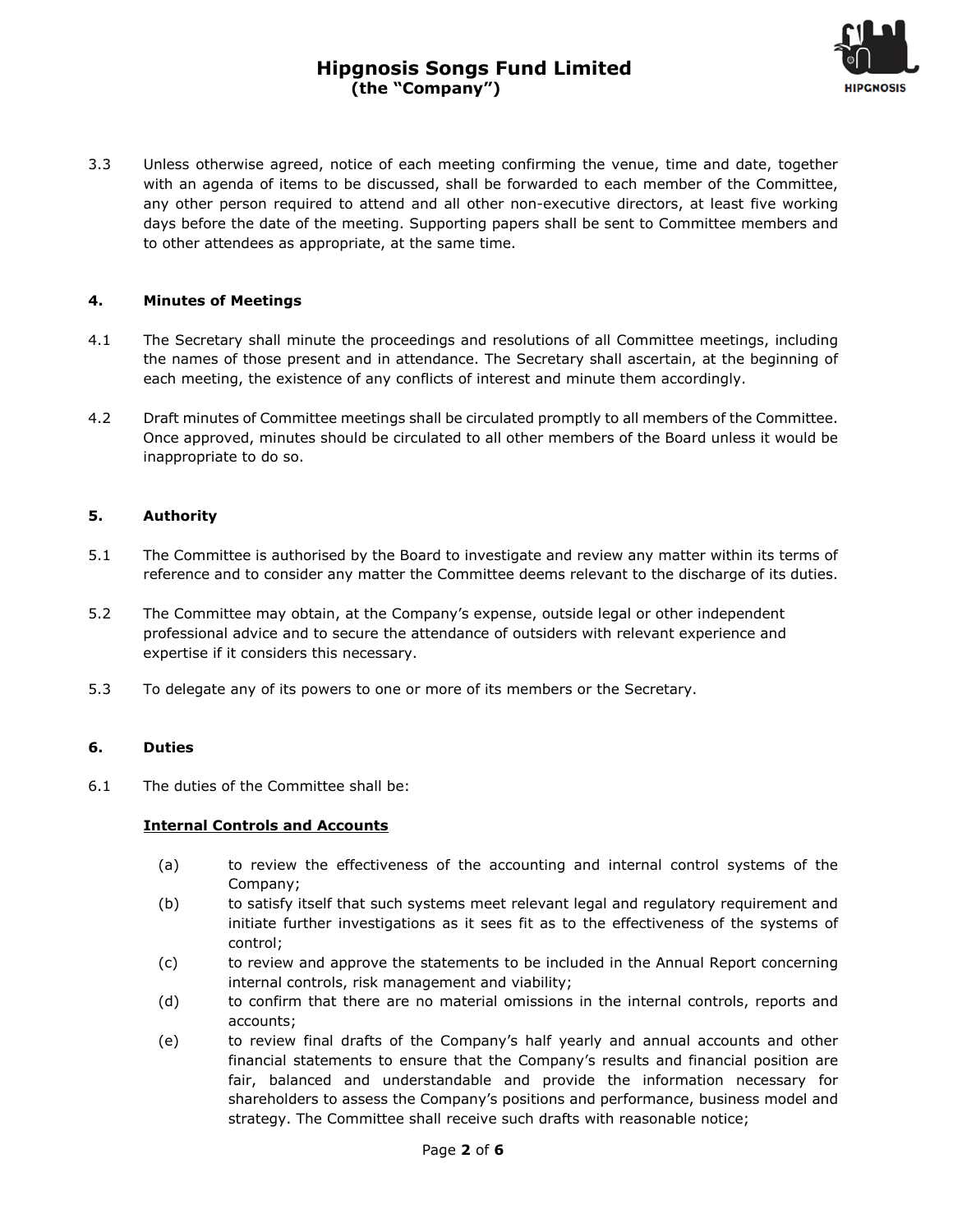# **Hipgnosis Songs Fund Limited (the "Company")**



- (f) to monitor the integrity of the financial statements of the Company and any formal announcements relating to the Company's financial performance, reviewing significant financial reporting judgements contained in them;
- (g) to review the Company's interim management statements;
- (h) to review the Company's operational risks at least biannually;
- (i) to submit to the Board a regularly updated record of the operational risks, their potential causes and impacts;
- (j) to provide analysis of any mitigating steps or procedures adopted by the Company regarding risk;
- (k) to monitor the Administrator to ensure that it maintains appropriate internal controls and processes to ensure that its company secretarial, accounting and administration services, and its systems that are required to maintain and monitor those services, are accurate at all times;
- (l) to monitor and review the Company's internal control and risk management systems;
- (m) to review compliance reports from the Investment Adviser;
- (n) to receive and consider an annual report from the Administrator and the Investment Adviser confirming that the Company's affairs have been conducted in compliance with the regulations applying to it, and in adherence to the investment policy set out in the Prospectus or as extended and amended from time to time by the Board with the approval of shareholders; and
- (o) to review the possible effects of any proposed changes to applicable accounting standards, the tax status of the Company or legislation relating to the regulatory and accounting matters relevant to the Company.

The Committee shall review and challenge when necessary:

- (a) the consistency of, and any changes to, accounting policies both on a year on year basis and across the Company;
- (b) the methods used to account for significant or unusual transactions where different approaches are possible;
- (c) whether the Company has followed appropriate accounting standards and made appropriate estimates and judgements, taking into account the views of the external auditor;
- (d) the Company's valuation policy and methodology;
- (e) the Company's viability statement;
- (f) the clarity of disclosure in the Company's financial reports and the context in which statements are made; and
- (g) all material information presented with the financial statements, such as the operating and financial review and the corporate governance statement (insofar as it related to the Audit).

### **External Audit**

The Committee shall:

- (a) consider and make recommendations to the Board, to be put to shareholders (where appropriate) for approval at the AGM, in relation to the appointment, re-appointment and removal of the Company's external Auditor. The Committee shall oversee the selection process for new auditors and if an auditor resigns, the Committee shall investigate the issues leading to such resignation and decide whether any action is required;
- (b) oversee the relationship with the external Auditor including (but not limited to);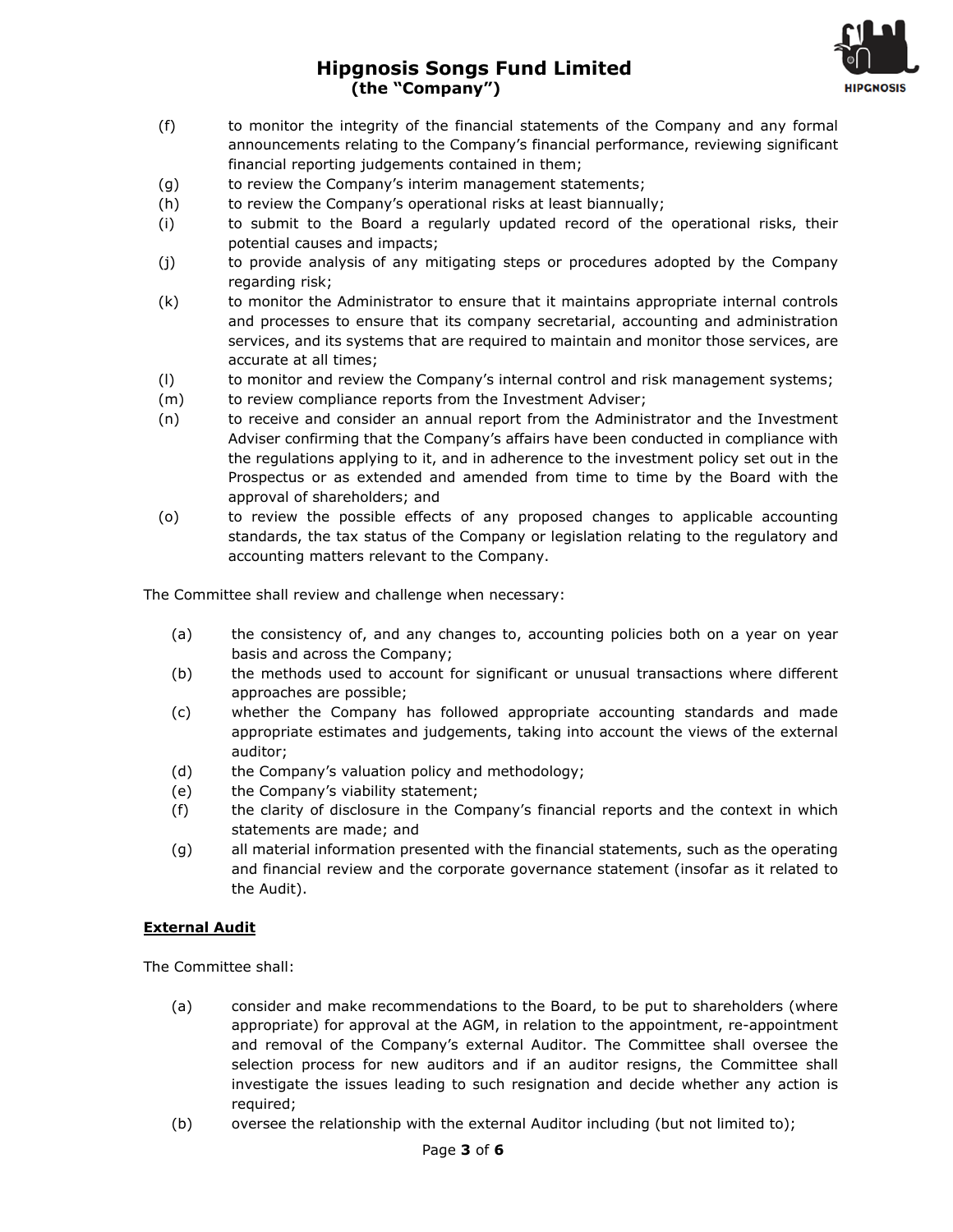# **Hipgnosis Songs Fund Limited (the "Company")**



- i. consideration of their remuneration, whether fees for audit or non-audit services, and that the level of fees is appropriate to enable an adequate audit to be conducted;
- ii. consideration of their terms of engagement, including any engagement letter issued at the start of each audit and the scope of the audit;
- iii. assessing annually their independence and objectivity taking into account relevant professional and regulatory requirements and the relationship with the auditors as a whole, including the provision of any non-audit services;
- iv. satisfying itself that there are no relationships (such as family, employment, investment, financial or business) between the auditor and the company (other than in the ordinary course of business);
- v. monitoring the auditor's compliance with relevant ethical and professional guidance on the rotation of audit partners, the level of fees paid by the Company compared to the overall fee income of the firm, office and partner and other related requirements; and
- vi. assessing annually their qualifications, expertise and resources and the effectiveness of the audit process which shall include a report from the external auditors on their own internal quality procedures;
- (c) meet regularly with the external Auditor, including once at the planning stage before the audit and once after the audit at the reporting stage. The Committee shall meet the external Auditor at least once a year, without the Investment Adviser or the Administrator being present, to discuss their remit and any issues arising from the audit;
- (d) review and approve the annual audit plan and ensure that it is consistent with the scope of the audit engagement;
- (e) review the findings of the audit with the external Auditor. This shall include but not be limited to, the following:
	- i. a discussion of any major issues which arose during the audit;
	- ii. any accounting and audit judgements; and
	- iii. levels of errors identified during the audit;
- (f) review the effectiveness of the audit;
- (g) review any representation letter(s) in connection with the audit report and the review of the half yearly reports requested by the external Auditor before they are signed by management;
- (h) review the investment Adviser's response to the Auditor's findings and recommendations;
- (i) develop and implement a policy on the supply of non-audit services by the external Auditor, taking into account any relevant guidance on the matter;
- (j) approval of non-audit service fees from the external auditor;
- (k) twice yearly meet with the Audit Partner to discuss any relevant matters concerning the general audit and operation of the Company; and
- (l) undertake a formal Audit tender process in respect of the external audit services at least every 10 years.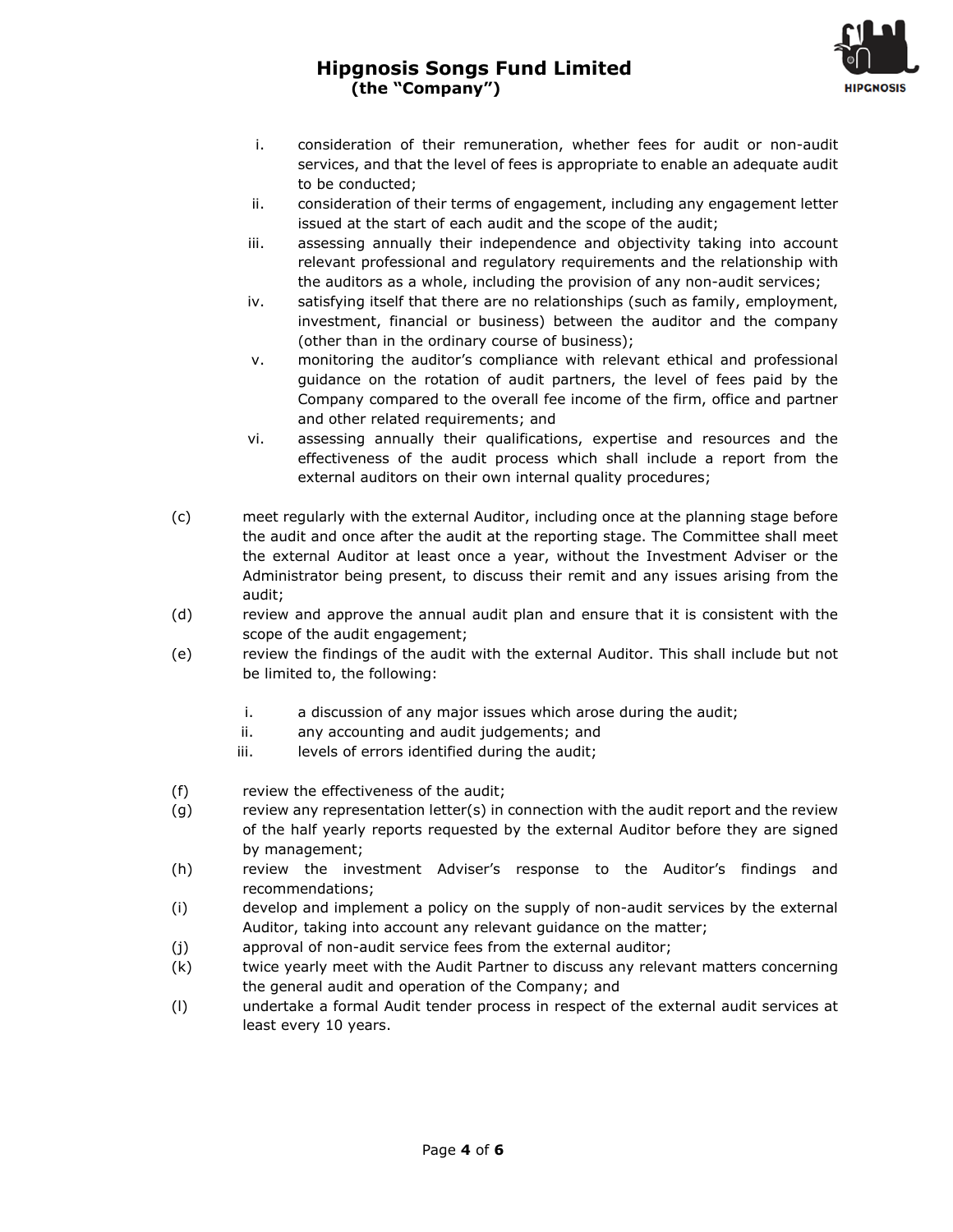

### **Risk Assessment**

The Committee shall keep under review the effectiveness of the Company's policies and procedures for the identification, assessment and reporting of risks.

### **Risk Management**

The Committee shall:

- (a) review the effectiveness of the Company's risk management framework, in relation to the investment policy of the Company;
- (b) review on a regular basis risk management reports from the Investment Adviser to consider the processes established by the Investment Adviser for risk identification and management, assess the risks involved in the Company's business and how they are controlled and monitored by the Investment Adviser;
- (c) monitor and review the effectiveness of the risk management function of the Company, but also the risk management function of the Investment Adviser, Administrator and other third party service providers as it deems fit and to seek such assurance that such functions are adequately resourced and have appropriate standing with the Company;
- (d) consider the risks associated with proposed acquisitions or disposals of Catalogues;
- (e) consider the risks associated with the valuation of Catalogues;
- (f) review the risks associated with revenue recognition and royalty collection;
- (g) review the Company's procedures concerning the prevention and detection of fraud and financial crime;
- (h) review the Company's principal risks in connection with viability reporting; and
- (i) review the Company's arrangements for regulatory compliance and consider any material findings from regulatory reviews.
- 6.2 Amendments may be made to the duties of the Committee by the Board from time to time.

# **7. Reporting Procedures**

- 7.1 The Committee Chair shall report to the Board on its proceedings after each meeting on all matters within its duties and responsibilities.
- 7.2 The Committee shall make whatever recommendations to the Board it deems appropriate on any area within its remit where action or improvement is needed.
- 7.3 A report on the Committee's processes and activities shall be disclosed in the Annual Report. Such report to include:
	- (a) the significant issues that the Committee considered in relation to the financial statements, and how these issues were addressed;
	- (b) an explanation of how it assessed the effectiveness of the external audit process and the approach taken to the appointment or re-appointment of the external auditor, and information on the length of tenure of the current audit firm, when a tender was last conducted and advance notice of any retendering plans; and
	- (c) if the external auditor provides non-audit services, an explanation of how auditor objectivity and independence are safeguarded.